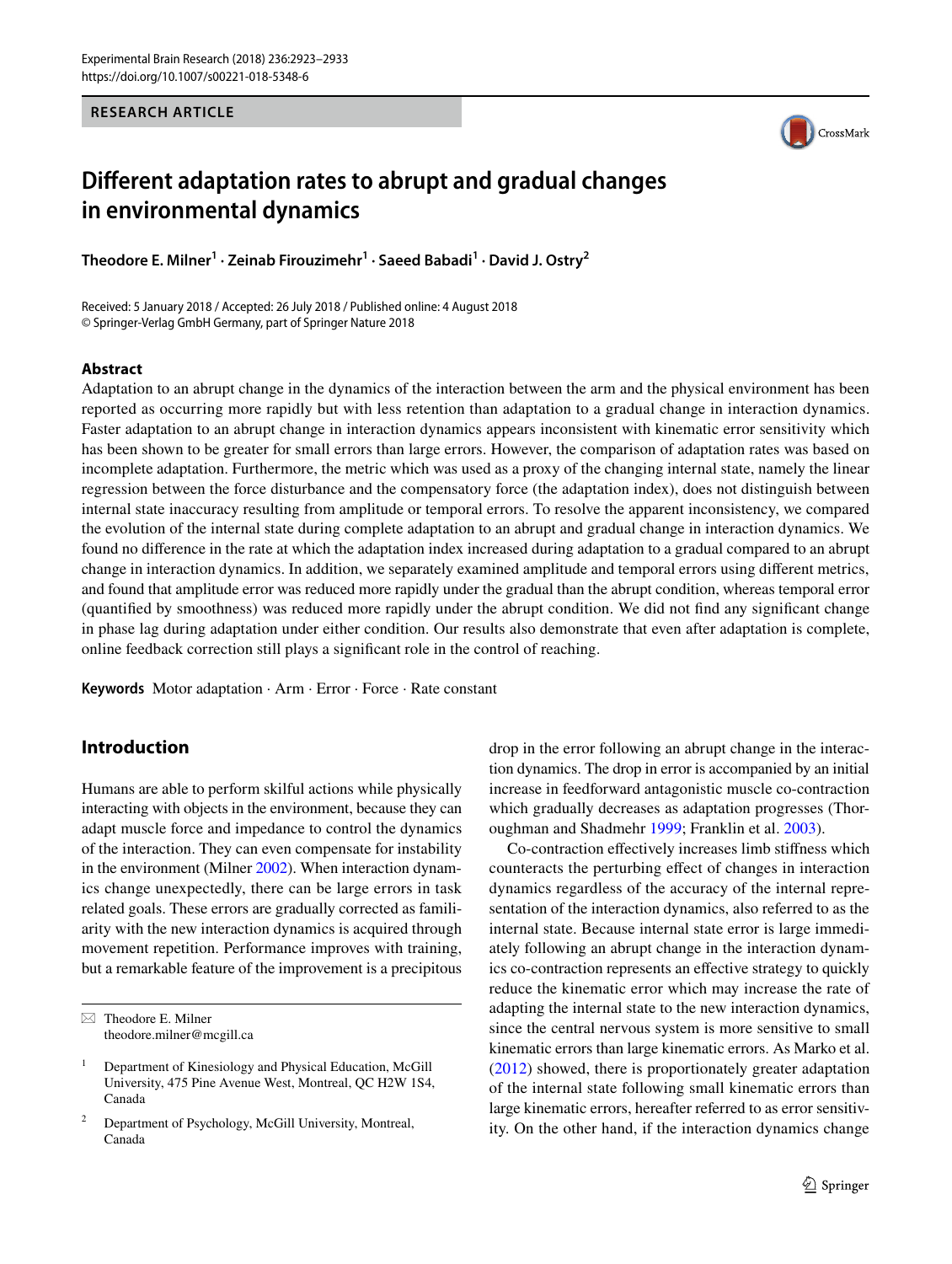gradually rather than abruptly, the relatively small kinematic errors should already engender high error sensitivity. Therefore, as long as the internal state is accurately maintained as the dynamics change, there should be little need to reduce kinematic error by co-contraction. However, the observed increase in kinematic error as force-field strength gradually increases (Klassen et al. [2005](#page-10-4); Pekny et al. [2011\)](#page-10-5) suggests that the internal state may become less accurate when the interaction dynamics gradually change.

Because of the non-specific compensatory effect of cocontraction, kinematic error is not a reliable indicator of changes to the internal state. Therefore, to better assess the internal state, the error-clamp technique was devised to measure the feedforward force being exerted to counteract the interaction dynamics (Scheidt et al. [2000;](#page-10-6) Milner and Franklin [2005](#page-10-7); Hinder and Milner [2005](#page-10-8)). This technique was adapted by Smith et al. ([2006](#page-10-9)) to investigate retention after motor adaptation. They quantified adaptation in terms of the slope of the linear regression between the force exerted by the subject on error-clamp trials and the ideal force required to cancel the effect of the interaction dynamics, which they referred to as the adaptation index.

When applied to abrupt versus gradual change in interaction dynamics, the adaptation index appears to increase at a faster rate under the abrupt than the gradual condition (Huang and Shadmehr [2009\)](#page-10-10). However, the greater sensitivity to small errors (Marko et al. [2012](#page-10-3)) would suggest that the adaptation index should increase more quickly under the gradual than the abrupt condition. We propose that this discrepancy might be resolved in several ways. First, the errors under the gradual condition may initially be too small to evoke a change in the internal state. Second, the marked increase in co-contraction under the abrupt condition may reduce the kinematic error to a level comparable with the gradual condition. Third, Huang and Shadmehr ([2009\)](#page-10-10) examined only partial adaptation and it may be that a time constant for adaptation determined from complete adaptation presents a different picture. Their results hint at this, since they found a difference in retention of the internal state between the abrupt and gradual conditions when the adaptation index was matched at 0.5 (incomplete adaptation), but the difference disappeared when the number of training trials was matched rather than the adaptation index.

We have undertaken more detailed analysis of adaptation under these two conditions to determine the reason for the apparent discrepancy between sensitivity to kinematic error and rate of adaptation of the internal state. This includes the introduction of metrics of the internal state that separate amplitude and temporal components of adaptation. One group of subjects trained in a velocity-dependent force field which gradually increased in strength until it reached a maximum value, whereas another group trained in the same force field, which was abruptly activated and maintained at its maximum strength. The training period was sufficiently long for all metrics of the internal state to reach asymptotic values. In the final 50 trials of the training period, both groups were performing movements in the maximum strength force field.

# **Materials and methods**

# **Subjects**

In total, 28 healthy subjects (age 19–46, 8 female) participated in this study. Subjects were divided into two groups of which 15 subjects formed the gradual group and 13 subjects formed the abrupt group. All subjects were right-handed and had normal vision. They reported no prior experience in performing a similar task, and had no history of neuromuscular or neurological disorders. The study was approved by the Research Ethics Board of McGill University and conformed to the Declaration of Helsinki.

Subjects sat in front of a two degree-of-freedom serial link robot (Interactive Motion Technologies Inc., Cambridge MA) with the trunk supported and held against the chair back by a shoulder harness. The height of the chair was adjusted, so that the subject had full view of an opaque horizontal screen which hid the arm. Subjects held the handle of the robot with their right hand. An LCD projector (60 Hz refresh rate) displayed the handle position and targets on the horizontal screen, although the arm itself could not be seen. The arm was supported in the horizontal plane at shoulder level by an air sled placed either under the upper arm or forearm, depending on the subject's preference. Before beginning the experiment, the center of the workspace was located by having the subject move the arm to a position with the shoulder at 45° horizontal flexion relative to the line joining the shoulders and the elbow at 90°. Force was applied to the hand by the robot and optical encoders located at the robot joints were used to calculate the position of the handle during the movement. The forces applied at the robot handle were recorded using a six-axis force-torque transducer (ATI Gamma, Apex NC). Handle position and force signals were sampled at 400 Hz. The signals were low-pass Butterworthfiltered at 20 Hz and the position was numerically differentiated to obtain velocity.

## **Experimental task**

Each trial began with a start circle appearing on the horizontal screen. Subjects were instructed to move the handle to the start circle and hold it there until a target circle appeared. The handle position was displayed as a 0.5 cm-diameter circle and the start and target circles were 2 cm in diameter. The two targets were spaced 25 cm apart along a straight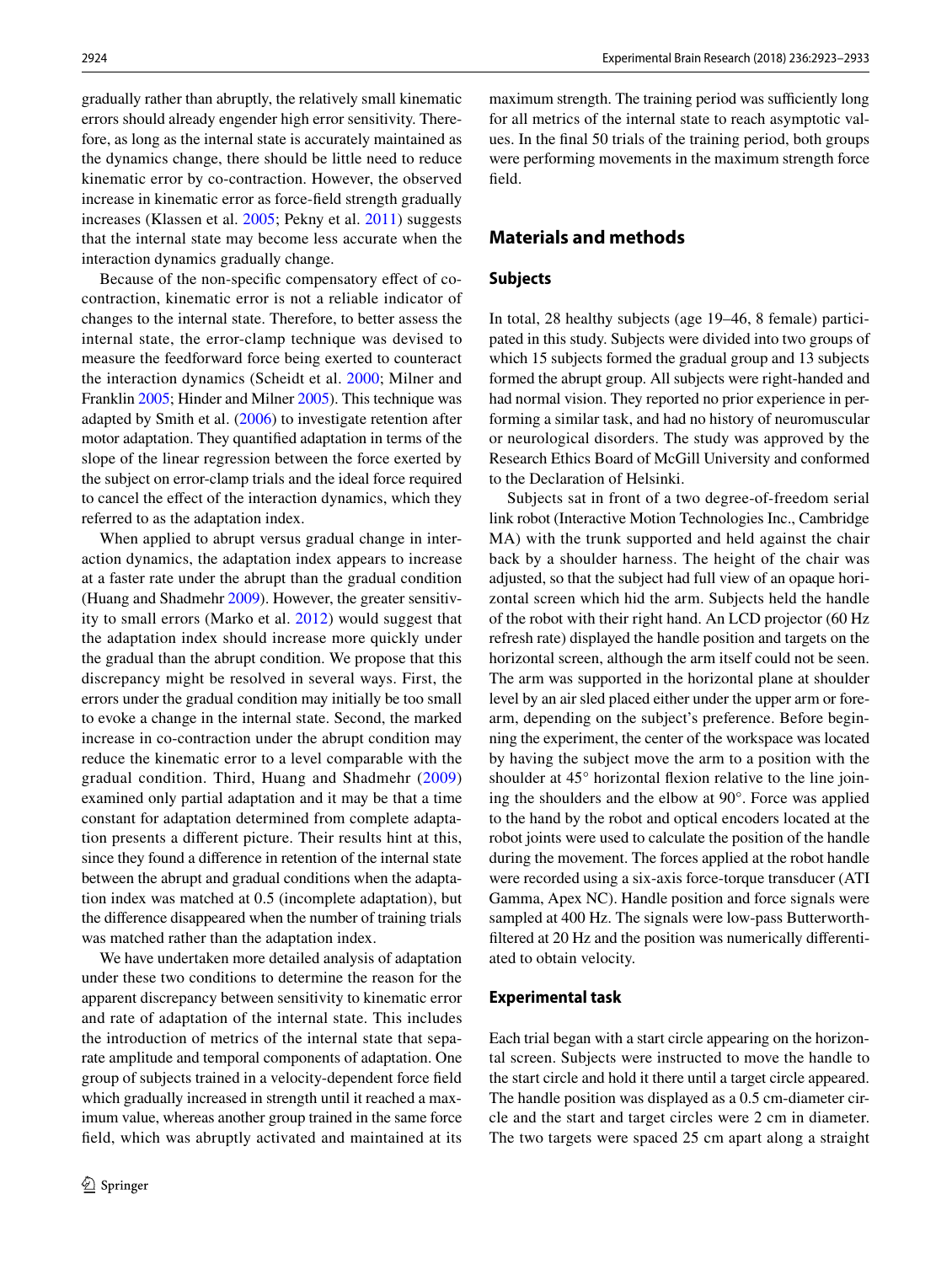line directly in front of the subject along the midline of the body. Subjects were instructed to move from the start circle to the target circle along a straight line in one continuous motion without corrective movements and to complete the movement within  $600 \pm 50$  ms. Based on the movement duration, the subjects were given feedback about their movement speed by a change in the color of the second target after completion of the movement. The color of the target changed from blue to green if the movement was too slow, it changed from blue to red if the movement was too fast or it stayed blue if the speed was appropriate. This feedback allowed the subject to maintain similar movement velocity under all the experimental conditions. Subjects were instructed to stay at the second target and allow the robot to move the arm back to the start position. The second target disappeared as the arm was pulled back. After a short delay, the next trial began and the process described above was repeated.

# **Force field**

During training, a force field generated by the robot was applied to the hand. Although subjects were not told that there would be a force field, they had been given instructions about how to move between the start and target positions, as described above. This force field consisted of a clockwise velocity-dependent force described by the following equation:

$$
\begin{bmatrix} f_x \\ f_y \end{bmatrix} = \mathbf{B} \begin{bmatrix} v_x \\ v_y \end{bmatrix},\tag{1}
$$

where  $f_x$  and  $f_y$  indicate the force magnitude applied to the hand in the *x* (lateral)*-*direction and *y* (longitudinal) direction, respectively, and  $v_x$  and  $v_y$  are the velocities of the hand in the corresponding directions. **B** is the matrix which defines the magnitude of the force field:



where the maximum value of  $\beta$  was 15 Ns/m.

Under the gradual condition, *β* increased linearly from one trial to the next until reaching 15 Ns/m, while, under the abrupt condition,  $\beta$  was constant at 15 Ns/m for 200 trials (Fig. [1\)](#page-2-0), that is

<span id="page-2-1"></span>
$$
\beta_{\text{gradual}} = \begin{pmatrix} 0 & 1 \le n \le 50 \\ \frac{15}{150} & (n-50) & 51 \le n \le 200 \\ 15 & 201 \le n \le 250 \\ 0 & 251 \le n \le 300 \end{pmatrix} \tag{3}
$$

<span id="page-2-2"></span>
$$
\beta_{\text{abrupt}} = \begin{array}{cc} 0 & 1 \le n \le 50 \\ 15 & 51 \le n \le 250 \\ 0 & 251 \le n \le 300 \end{array}, \tag{4}
$$

where *n* indicates the trial number.

## **Experimental procedure**

The experiment consisted of 300 trials divided into four blocks for the gradual condition and three blocks for the abrupt condition, as defined by Eqs. ([3](#page-2-1)) and ([4](#page-2-2)) above (Fig. [1\)](#page-2-0). Both groups of subjects began by performing a block of 50 trials in the null field (the robot did not apply any force on the hand). This allowed subjects to become familiar with the task and with the apparatus. The force field was then activated without informing the subject. Under the gradual condition, subjects then performed a block of 150 trials in the force field which gradually increased in magnitude (Eq. [3\)](#page-2-1). The force-field magnitude reached its maximum value at the end of this block. The third block consisted of 50 trials at maximum force-field strength. In



<span id="page-2-0"></span>**Fig. 1** Force-field strength (*β*) for each trial under the abrupt (top panel) and gradual (bottom panel) conditions. The protocol begins and ends with 50 nullfield trials under both conditions. The open circles indicate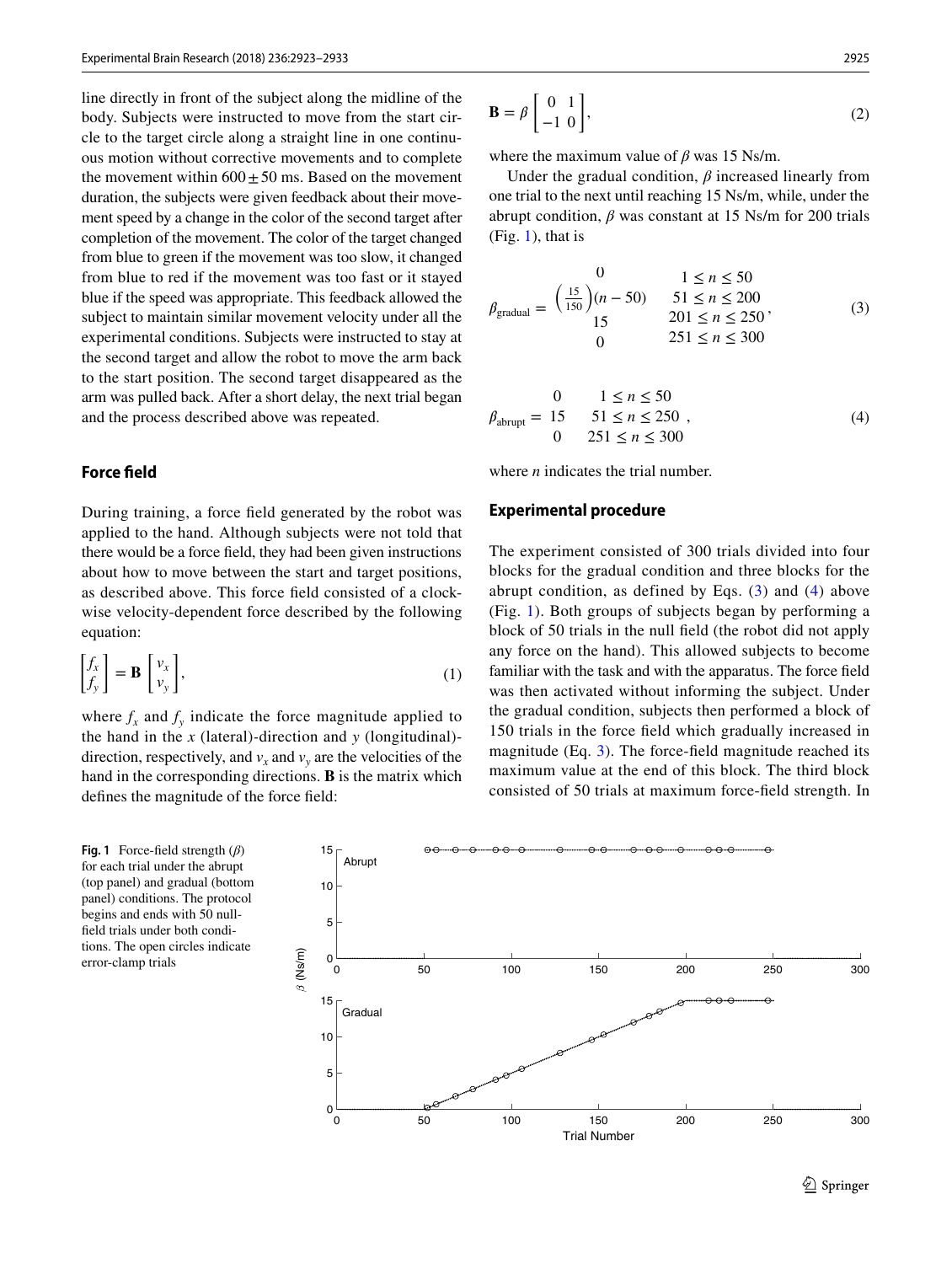the fourth block, subjects performed 50 additional washout trials in the null field. The last block allowed aftereffects to be quantified to assess learning. Under the abrupt condition, subjects performed 200 trials at maximum force-field strength in the second block (Eq. [4](#page-2-2)). The third block under the abrupt condition was the same as the fourth block under the gradual condition with 50 null-field trials.

Among the trials performed in the force-field (trials 51–250), 18 trials were selected to be error-clamp trials (Scheidt et al. [2000;](#page-10-6) Smith et al. [2006](#page-10-9)). During error-clamp trials, a virtual channel was formed by creating stiff elastic walls on either side of the line from start point to target point which prevented the trajectories from deviating from the straight line. The channel was implemented with a stiffness of 5000 N/m and viscosity of 50 Ns/m. The force profile which the subject applied to the channel provided a measure of how well the force field had been learned. The trials in which the error clamp was applied were the same for all subjects in both conditions, namely trials 52, 57, 68, 78, 91, 97, 106, 128, 146, 153, 170, 179, 185, 197, 213, 219, 226, and 247 (Fig. [1](#page-2-0)).

## **Data processing**

For each trial, movement onset was defined as the time when the movement velocity exceeded 5% of its peak and the movement ended when the velocity fell below 5% of the peak. To characterize the adaptation process, the following metrics were computed over the interval between movement onset and movement end based on the lateral force  $(f<sub>x</sub>)$ exerted by subjects on error-clamp trials and the lateral force  $(f_r)$  which the robot would have applied had the trial been a force field trial which we refer to as the *ideal force*.

- 1. the adaptation index as defined by Smith et al. ([2006](#page-10-9)), namely the coefficient (slope) of the linear regression between  $f_x(t)$  and  $f_y(t)$ ;
- 2. the normalized force gain defined as  $f<sub>x</sub>(t)$  at peak velocity divided by the peak velocity and normalized by the peak  $f_r(t)$ ;
- 3. the lag at the peak cross correlation between  $f_r(t)$  and  $f(x(t))$ ;
- 4. the spectral arc length as defined by Balasubramanian et al. [\(2012\)](#page-10-11) applied to  $f_x(t)$ .

Each metric is sensitive to a different feature of the internal state. The adaptation index is sensitive to the gain, phase lag and smoothness of  $f_x$  relative to  $f_r$  but does not separate their effects, i.e., it is possible to arrive at the same adaptation index by altering only the gain, only the phase lag, or only the smoothness of  $f_x$ . The normalized force gain isolates the gain error, i.e., the error in scaling force according to  $v_y$ . The phase lag at the peak cross correlation between  $f<sub>x</sub>$  and  $f_r$  isolates the phase error in  $f_r$  relative to  $f_r$ . The spectral arc length is a measure developed to quantify smoothness of the velocity profile (Balasubramanian et al. [2012\)](#page-10-11). We have adapted it as a measure of the smoothness of the  $f<sub>x</sub>$  force profile, since the ideal force should be proportional to the velocity.

To set a baseline for learning under the condition where the force-field strength increased gradually, we first subtracted an estimate of  $f<sub>x</sub>$  under the null-field condition. We assumed that, prior to the first error-clamp trial (52), the force field would have been too weak to evoke a detectable response, so that  $f<sub>x</sub>$  measured on this trial would be representative of  $f<sub>x</sub>$  under the null-field condition. Therefore, we created a template for the baseline  $f<sub>x</sub>$  profile over the interval between movement onset and end (defined above) for each subject based on the  $f<sub>x</sub>$  profile of trial 52. For each error-clamp trial, the template was time-scaled to match the duration of the movement interval and then subtracted from the  $f<sub>x</sub>$  profile for that trial. The baseline corrected  $f<sub>x</sub>$  profiles were used to calculate the metrics listed above. However, it was not possible to construct a baseline  $f<sub>x</sub>$  profile for the condition where the force-field strength increased abruptly. Although the kinematic error was very similar for the abrupt and gradual groups on the null-field trials which preceded the onset of the force-field trials suggesting the same underlying internal state, it is apparent that the mean  $f<sub>x</sub>$  profile on trial 52 is markedly different for the two groups (Fig. [2\)](#page-4-0). This indicates that considerable adaptation occurs after a single force-field trial when the force field is introduced abruptly in agreement with our earlier work (Milner and Franklin [2005](#page-10-7)). Since the  $f<sub>x</sub>$  profile on the first error-clamp trial under the abrupt condition was not representative of the baseline, we were not able to take into account the baseline in calculating the metrics under the abrupt condition.

The kinematic error was quantified by calculating the maximum deviation of the subject's hand path from a straight line joining the center of the start and end targets. We assume that the maximum deviation is representative of the magnitude of the sensory error received by the central nervous system. To reach the target circle, subjects frequently corrected for errors in lateral position. Corrections can be represented by inflections in the velocity profile (Milner and Ijaz [1990](#page-10-12)) or equivalently by acceleration zero crossings. We used the number of zero crossings in the lateral (*x*) acceleration between peak velocity and the end of the movement as a metric of performance. The fewer zero crossings, the better the performance.

## **Statistical analysis**

When an adaptation metric changed in an exponential manner, the following equation:

<span id="page-3-0"></span>
$$
a_1 + a_2 e^{-a_3 T} \tag{5}
$$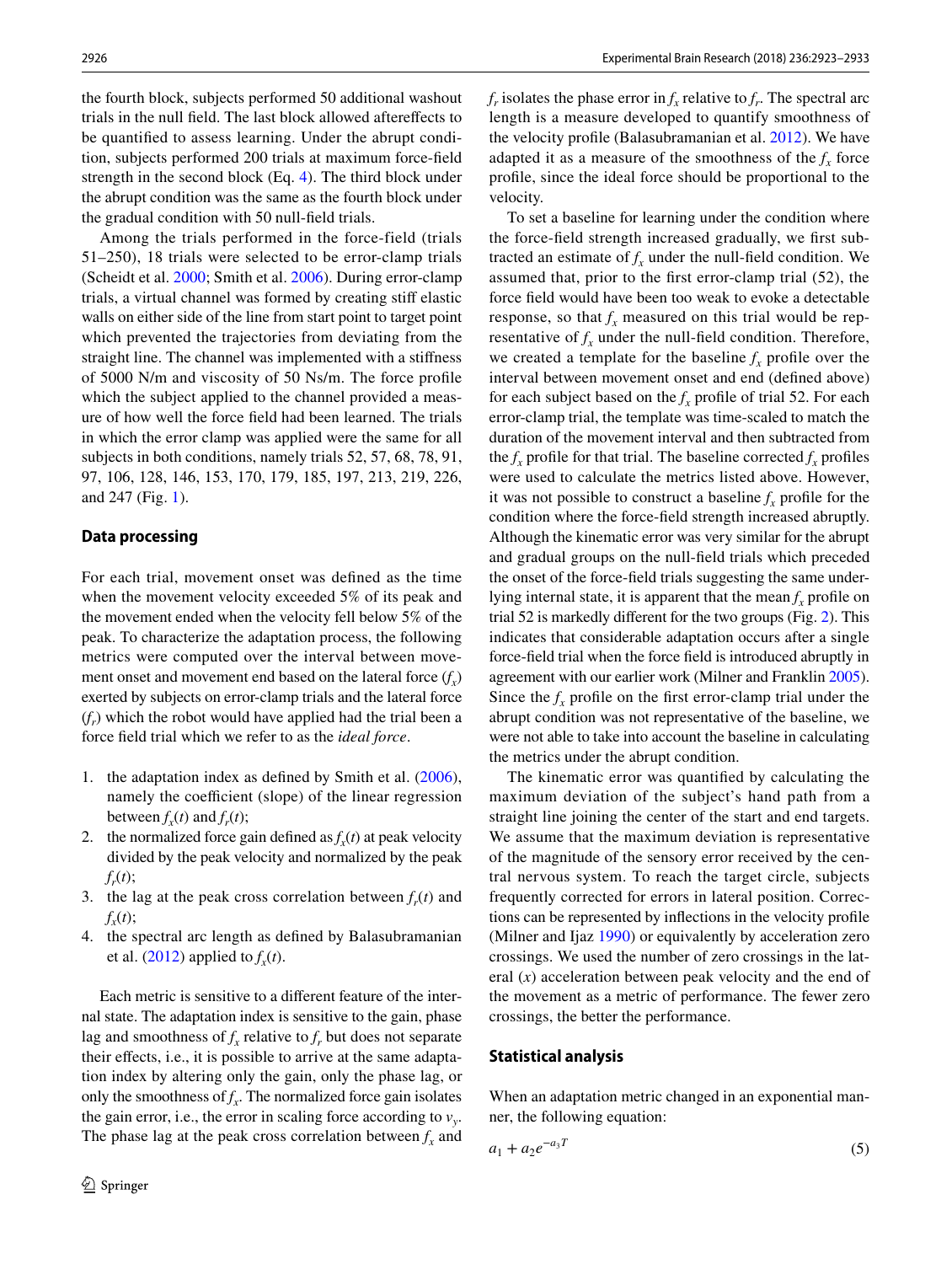<span id="page-4-0"></span>**Fig. 2** Mean force profile on the first error-clamp trial (52) for the gradual (dark solid line) and abrupt (dark dashed line) groups shown superimposed. The light lines indicate standard errors



was fit to the mean values of the metric for each condition, where *T* is the trial number. The Matlab non-linear regression routine 'fitnlm' was used to fit Eq. [5](#page-3-0) to the data. To compare the rate constants between conditions, we used a bootstrap technique to compute a 95% confidence interval for  $a_3$ . The bootstrap consisted of computing the residuals of the function obtained by fitting Eq. [5](#page-3-0) to the mean data, adding the residuals (randomly sampled) to the function and refitting the resulting data points to obtain a distribution of values for  $a_3$ . The refitting was done 1000 times to obtain a distribution of 1000 values for  $a_3$  which were sorted in ascending order to find the 2.5 and 97.5 percentiles which formed the confidence interval. We also compared the values of each metric under the two conditions for trial 197 when the strength of the force field under the gradual condition was nearly equal to that under the abrupt condition and for trial 247 near the end of training using a *t* test if the distributions were normal or a non-parametric Wilcoxon ranked sum test if the distributions were not normal.

# **Results**

Figure [3](#page-4-1) compares the trial-by-trial evolution of the group means for the maximum hand-path deviation under the abrupt and gradual conditions. As expected, the maximum hand-path deviation increased dramatically on the first trial in the force field (trial 51) under the abrupt condition. In



<span id="page-4-1"></span>**Fig. 3** Group mean maximum hand-path deviation is plotted with the 95% confidence interval shown by dotted lines for the abrupt transition in interaction dynamics (circles top panel) and the gradual transition in interaction dynamics (triangles bottom panel) for trials without error clamp. The first 50 trials were performed in the null field.

The force field was abruptly increased to full strength for the abrupt group on trial 51, whereas the force-field strength increased linearly from trial 51–200 for the gradual group. The force field was at the same strength for both groups from trial 201–250. The null field was reinstated from trial 251–300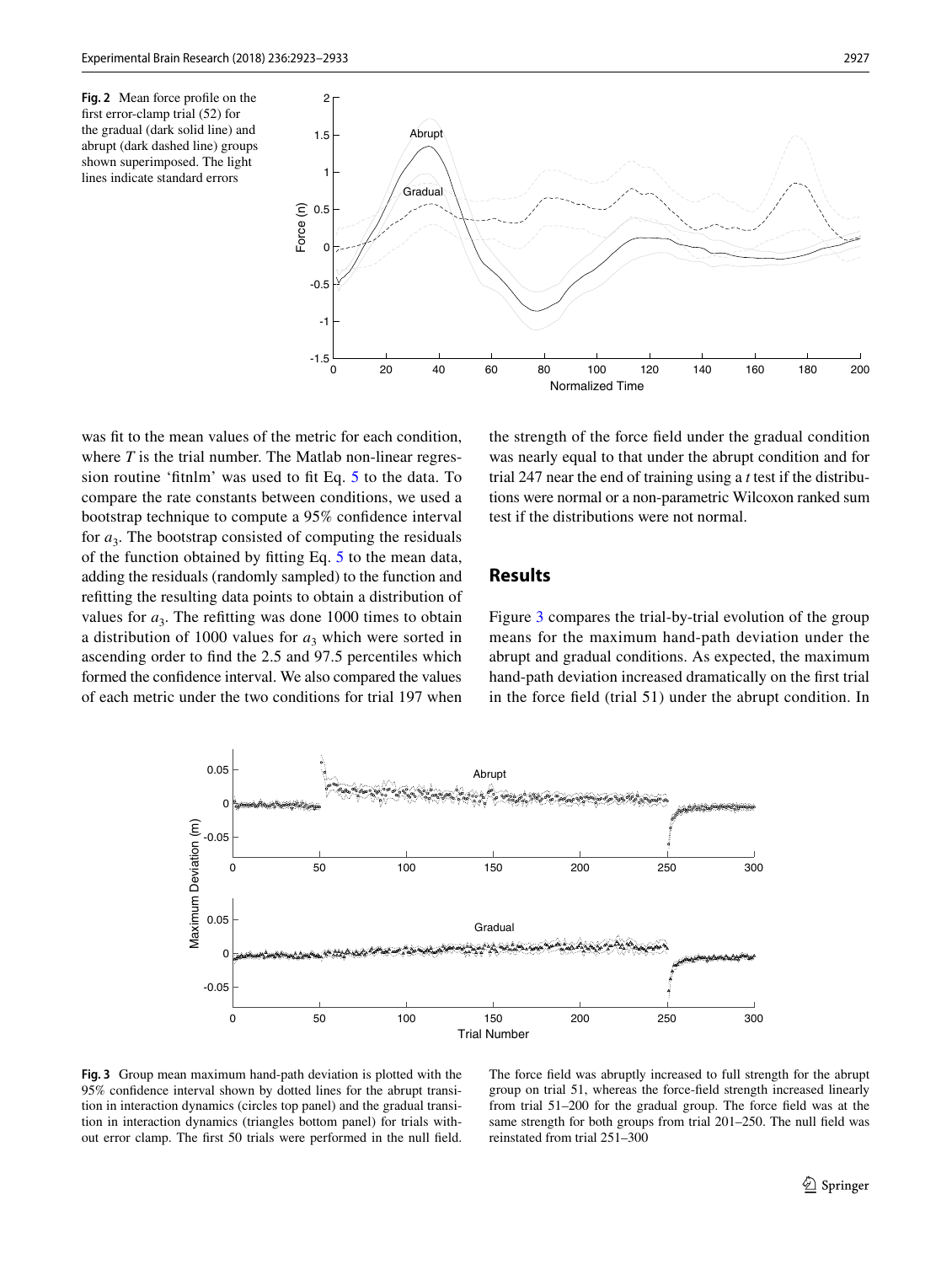comparison, there was no noticeable change in the maximum hand-path deviation under the gradual condition. However, the hand-path deviation was rapidly reduced under the abrupt condition, whereas it gradually increased under the gradual condition. The time constant for reduction of the maximum hand-path deviation under the abrupt condition was 21 trials based on fitting Eq. [5](#page-3-0) to the data from trial 51 to 200 ( $R^2$ =0.60). Linear regression analysis showed that there was a significant positive slope in the maximum hand-path deviation from trial 51–200 under the gradual condition ( $R^2$ =0.57, *p* <0.00001). There was no significant difference between the two conditions on trial 200 where the force-field strength under the two conditions first reached equality (abrupt mean  $0.0078 \pm 0.013$  m, gradual mean  $0.014 \pm 0.018$  m,  $p = 0.34$ ) or on trial 250 at the end of training (abrupt mean  $0.0031 \pm 0.0123$  m, gradual mean  $0.0060 \pm 0.015$  m,  $p = 0.58$ ). When the null field was abruptly re-introduced on trial 251, the maximum hand-path deviation under both conditions increased dramatically to almost the same extent (abrupt mean  $0.061 \pm 0.011$  m, gradual mean  $0.056 \pm 0.023$  m,  $p = 0.42$ ). During the washout, the maximum hand-path deviation was reduced at very similar rates under the two conditions. Almost all of the variance was accounted for by Eq. ([5\)](#page-3-0)  $(R^2 = 0.95$  for both conditions) which yielded a time constant of 2.3 trials under the abrupt condition compared to 2.5 trials under the gradual condition.

The performance metric highlights the similarities and differences in error correction under the two conditions (Fig. [4](#page-5-0)). There was a relatively linear decrease in acceleration zero crossings during the initial 50 null-field trials for both groups of subjects. The number of acceleration zero crossings then increased at the beginning of training in the force field under the abrupt condition, such that it was significantly greater than under the gradual condition  $(p < 0.00001)$ over the first 10 trials), but there was no significant difference in the number of zero crossings between trial 51 and trial



<span id="page-5-0"></span>zero crossings is plotted with 95% confidence interval shown by dotted lines for the abrupt group (circles top panel) and the gradual group (triangles bottom panel) for trials without error

200 ( $p = 0.17$ ). However, there was a weak but significant linear trend for zero-crossing reduction (slope  $=$   $-$  0.0017,  $R^2$  = 0.10). In contrast, the number of zero crossings grew linearly between trials 51 and 200 under the gradual condition (slope=0.0053,  $R^2$ =0.70), and the difference between trial 51 and trial 200 was significant ( $p = 0.033$ ). Comparing consecutive groups of 10 trials, the number of zero crossings remained significantly greater under the abrupt than the gradual condition until trial 145 after which it remained similar for the two conditions. When the null field was reintroduced on trial 251, there was a very similar decline in acceleration zero crossings for both groups of subjects.

Figure [5](#page-6-0) provides a snapshot of the evolution of the force recorded on error-clamp trials as adaptation progressed. During the early trials under the gradual condition, there was a noticeable peak in force that was approximately coincident with peak acceleration. Note that this peak is also evident under the abrupt condition on the first error-clamp trial (Fig. [2\)](#page-4-0). As training progressed, a more prominent peak developed near the midpoint of the movement, the location of peak velocity. This occurred sooner under the abrupt condition than under the gradual condition. The development of this central peak reduced the prominence of the early peak in a manner that suggests smooth integration. By the time that the strength of the force field under the gradual condition reached that of the abrupt condition, the force profiles under the two conditions were similar in shape and magnitude (trial 197 in Fig.  $5$ ).

Figure [6](#page-6-1) compares the trial-by-trial evolution of the group means of the adaptation index during force-field trials. This index provides a measure of how well the lateral force exerted by a subject parallels the ideal force. A value of 1 could generally be achieved only if a subject's lateral force perfectly matched the ideal force. Most of the variance in the time course of the adaptation index under the abrupt condition was accounted for by Eq.  $5 (R^2 = 0.92)$  $5 (R^2 = 0.92)$  which yielded

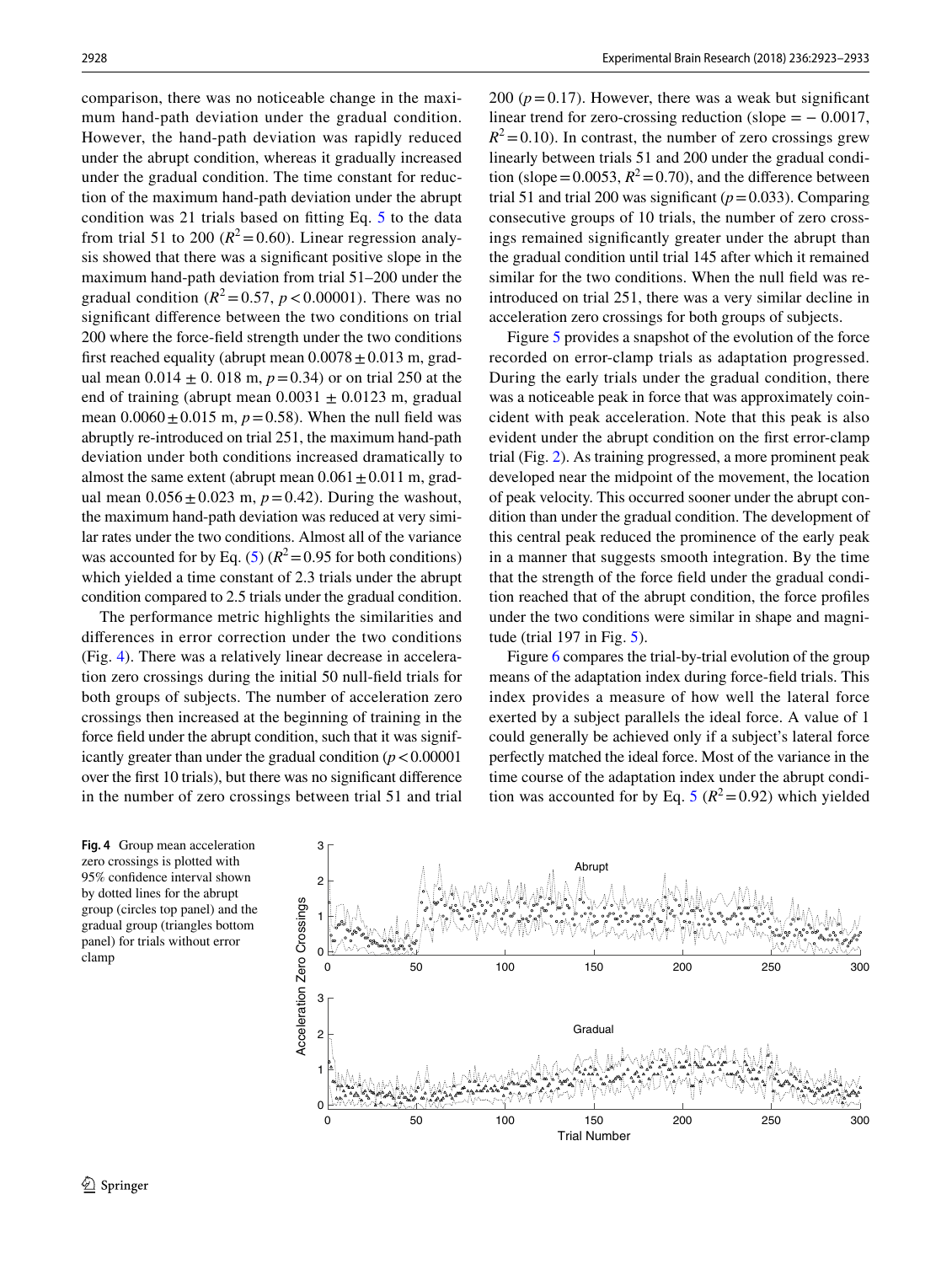<span id="page-6-0"></span>

<span id="page-6-1"></span>**Fig. 6** Group mean adaptation index is plotted with standard error bars for the abrupt group (circles) and the gradual group (triangles) for error-clamp trials

a time constant of 30 trials with a 95% confidence interval of [22, 42]. Similarly, Eq. ([5\)](#page-3-0) accounted for much of the variance under the gradual condition  $(R^2=0.87)$ , yielding a time constant of 19 trials with a 95% confidence interval of [12, 31]. Since the confidence intervals overlapped, we could not detect any difference in the rate at which the adaptation index increased under the two conditions. If we had subtracted the baseline force under the abrupt condition, the result would be substantially the same, since the principal effect of baseline subtraction is to add an offset to the data. We simulated the effect of subtracting the baseline using the mean baseline force for the gradual group (Fig. [2\)](#page-4-0) as a proxy for the baseline force of the abrupt group. The simulation resulted in a negligible (1.3%) change in the time constant for the abrupt group. Although the adaptation index initially differed between the two conditions, by trial 197, there was no significant difference  $(p=0.41)$  between the abrupt (mean  $0.80 \pm 0.15$ ) and gradual (mean  $0.85 \pm 0.20$ ) conditions. The mean value of the final adaptation index determined from trial 247 was not significantly different  $(p=0.64)$  between abrupt (0.93 $\pm$ 0.15) and gradual (0.87 $\pm$ 0.21) conditions.

Figure [7](#page-7-0) compares the trial-by-trial evolution of the group means of the normalized force gain which is a measure of how closely the subjects' peak lateral force matched the ideal peak force, the ideal being equal to 1. Under the abrupt condition, most of the variance in the normalized force gain was accounted for by Eq. ([5\)](#page-3-0)  $(R^2 = 0.89)$  yielding a time constant of 20 trials with a 95% confidence interval of [14, 29]. Under the gradual condition, a similar amount of the variance was accounted for by Eq.  $5 (R^2 = 0.88)$  which yielded a time constant of 4.6 trials with a 95% confidence interval of [1.0, 6.6]. Given that there was no overlap in the confidence intervals, we would infer that the normalized force gain increased more rapidly under the gradual than the abrupt condition. To determine whether subtraction of the baseline force could affect the time constant under the abrupt condition, we simulated the subtraction of the baseline force by subtracting the peak of the mean baseline force recorded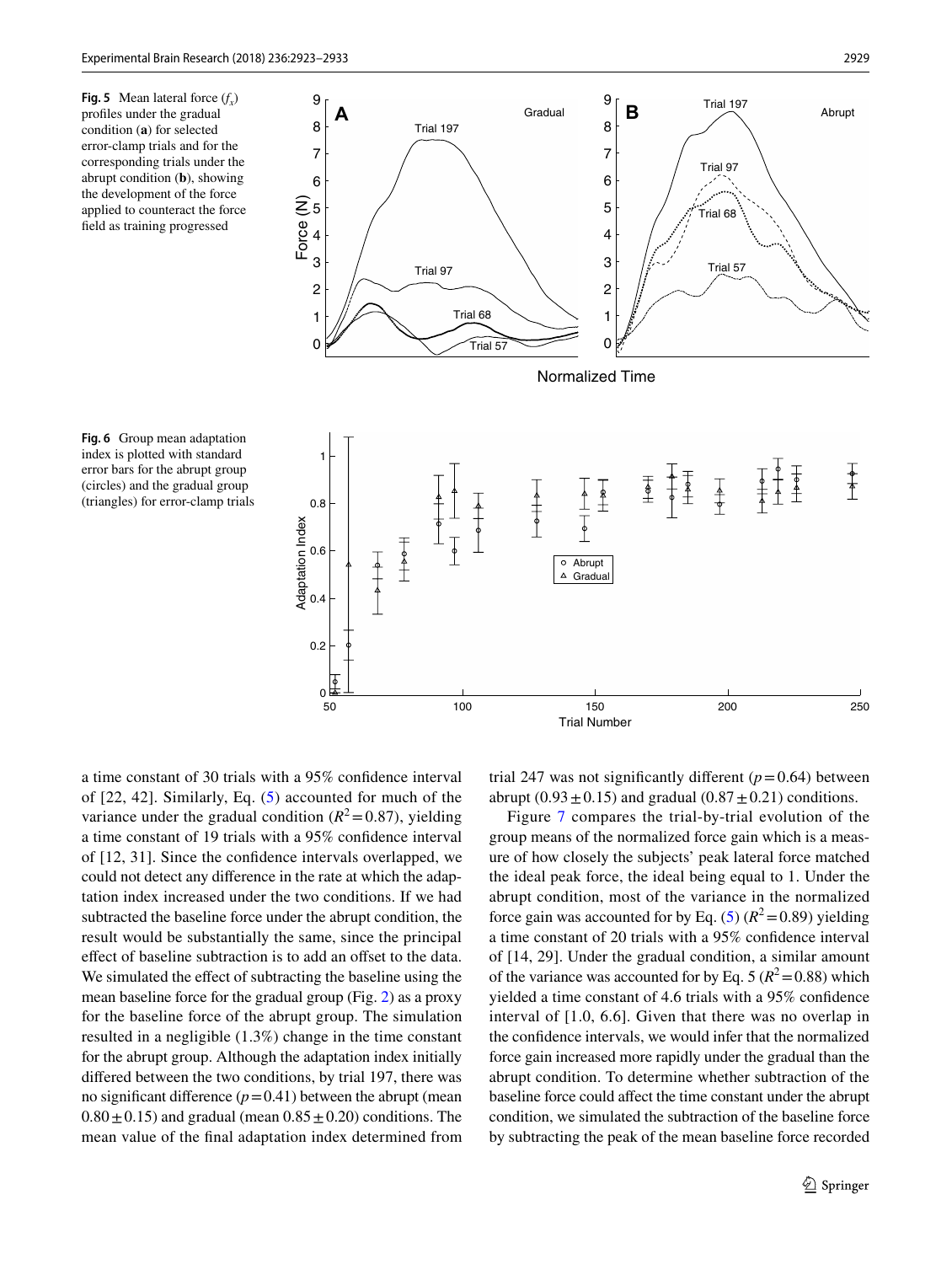<span id="page-7-0"></span>**Fig. 7** Group mean normalized force gain is plotted with standard error bars for the abrupt group (circles) and the gradual group (triangles) for error-clamp trials



under the gradual condition (Fig. [2\)](#page-4-0) from the mean peak force recorded on each error-clamp trial under the abrupt condition. We assumed that since the kinematic error was similar under the abrupt and gradual conditions prior to switching on the force field that the mean baseline force under the gradual condition could serve as a proxy for the mean baseline force under the abrupt condition. The effect was to reduce the time constant under the abrupt condition from 20 to 19 trials which was still far outside of the 95% confidence interval for the gradual condition. Although the normalized force gain initially differed, by trial 197, there was no significant difference  $(p=0.18)$  between the abrupt (mean  $0.76 \pm 0.27$ ) and gradual (mean  $0.89 \pm 0.22$ ) conditions. The mean value of the final normalized force gain as determined from trial 247 was nearly identical under the abrupt  $(0.88 \pm 0.18)$  and gradual conditions  $(0.87 \pm 0.26)$ .

Figure [8](#page-7-1) compares the trial-by-trial evolution of the group means of the lag at peak cross correlation which is effectively a measure of the delay between the ideal force

peak and the peak lateral force exerted by the subject, i.e., the actual force. The mean initial lag was positive, although not significantly different from zero under the abrupt condition ( $p = 0.44$ ). With the exception of three trials (128, 146, and 197), the lag was never significantly different from zero. Under the gradual condition, the lag was not defined for trial 52, since subtraction of the baseline resulted in the actual force being set to zero. The mean lag on the next error-clamp trial (57) was positive. However, thereafter, it was not significantly different from zero with the exception of the final error-clamp trial. This suggests that, on average, subjects were able to modulate their lateral force in phase with the *y*-velocity with little training, i.e., there was an innate phase relationship between the force disturbance and the applied force. The lag value at trial 197 was  $21 \pm 30$  ms under the abrupt condition compared to  $2 \pm 27$  ms under the gradual condition, and was not significantly different  $(p=0.11)$ . The difference was significant on trial 247 ( $p = 0.0065$ ),

<span id="page-7-1"></span>

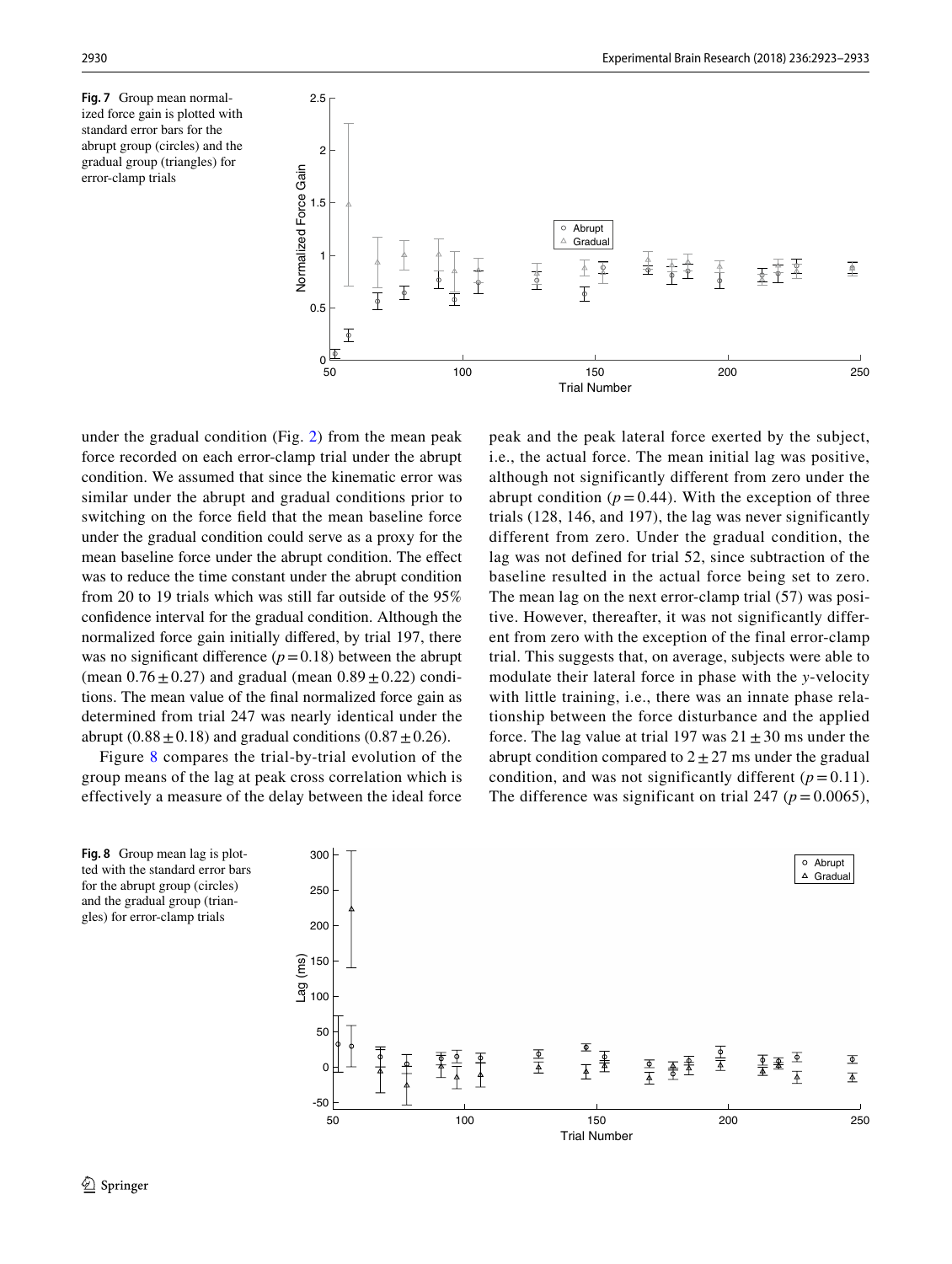i.e., not significantly different from zero under the abrupt condition  $(10 \pm 20 \text{ ms})$ , but negative under the gradual condition  $(-15 \pm 24 \text{ ms})$ .

Figure [9](#page-8-0) compares the trial-by-trial evolution of the spectral arc length. Note that the spectral arc length is defined as being negative, so that as it increases towards zero, it represents a smoother profile. Since the force on the first error-clamp trial (52) was zero under the gradual condition following subtraction of the baseline, the spectral arc length was not defined until the second error-clamp trial (57). Equation ([5](#page-3-0)) accounted for almost all of the variance in the spectral arc length under both the abrupt  $(R^2 = 0.92)$  and the gradual  $(R^2 = 0.97)$  conditions, yielding time constants of 7.4 trials under the abrupt condition with a 95% confidence interval of [4.7, 11] and 18 trials under the gradual condition with a 95% confidence interval of [15, 21]. To obtain a qualitative estimate of the effect of not subtracting the baseline force under the abrupt condition, we compared the time constants obtained under the gradual condition with and without baseline subtraction. The effect of not subtracting the baseline was to reduce the time constant. We would expect the effect to be similar but less pronounced under the abrupt condition because of the relatively larger force magnitude during the early training trials compared to the gradual baseline force (Figs. [2](#page-4-0), [5\)](#page-6-0). Thus, the spectral arc length was reduced, i.e., the force became smoother, more quickly under the abrupt than the gradual condition. By trial 197, there was no significant difference  $(p=0.75)$ in the spectral arc length between the two conditions (abrupt mean  $-1.79 \pm 0.12$ , gradual mean  $-1.76 \pm 0.04$ ). The mean value of the spectral arc length at the end of training (trial 247) was also not significantly different (abrupt mean  $-1.79 \pm 0.11$ , gradual mean  $-1.77 \pm 0.04$ ,  $p = 0.89$ ).

#### **Discussion**

We investigated performance and adaptation following an abrupt or gradual change in interaction dynamics between the arm and the physical environment. Kinematic error and performance progressed with opposite trends under the two conditions, i.e., kinematic error and number of acceleration zero crossings increased as force-field strength increased under the gradual condition, whereas the opposite tendency was observed under the abrupt condition. Learning metrics related to gain and smoothness of the adaptive response, i.e., the lateral force, evolved at different rates under the abrupt and gradual conditions, whereas phase lag was relatively constant under both conditions. By the time that the strength of the force field under the gradual condition attained that of the abrupt condition, there were no statistically significant differences in any of the adaptation metrics, even though subjects training under the abrupt condition had performed 150 trials with the same interaction dynamics, whereas subjects training under the gradual condition had experienced continuously changing interaction dynamics.

Our expectation was that higher sensitivity for small kinematic errors should produce a more rapid increase in the adaptation index under the gradual than the abrupt condition and our results, based on fitting time constants to adaptation metrics, suggest that this is the case, although the effect did not reach statistical significance. We can clearly say, however, that the adaptation index did not increase more rapidly under the abrupt condition than under the gradual condition. We found that the force gain increased with a shorter time constant under the gradual than the abrupt condition, although the spectral arc length (smoothness) increased with a longer time constant. We can refute the three points which we proposed as explanations for a possible discrepancy between error sensitivity and adaptation. First, our results

<span id="page-8-0"></span>**Fig. 9** Group mean spectral arc length is plotted with the standard error bars for the abrupt group (circles) and the gradual group (triangles) for error-clamp trials

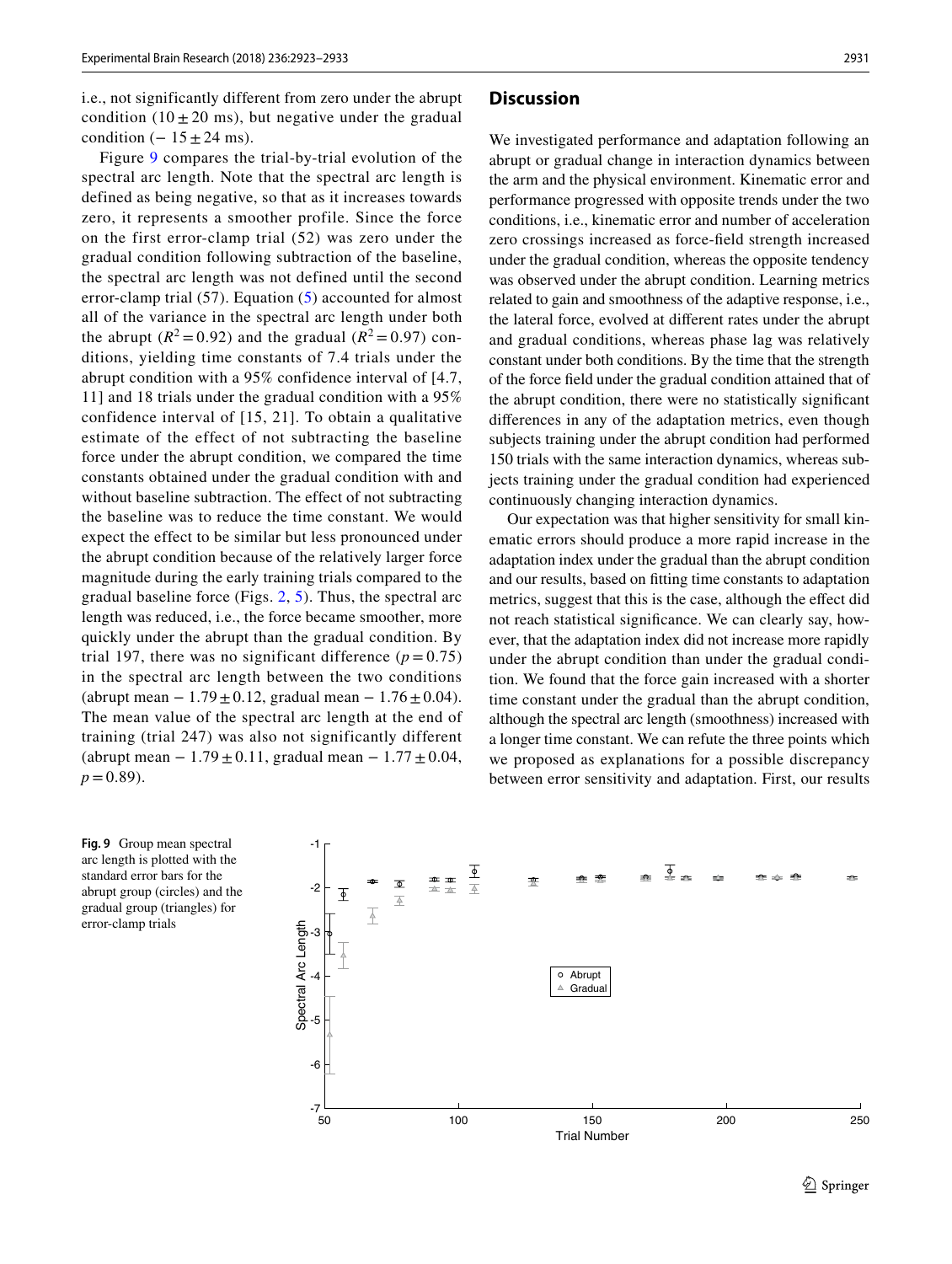suggest that, under the gradual condition, the internal state had changed by the second error-clamp trial, so it is unlikely that, initially, the errors were too small to evoke a change in the internal state. Second, it is clear from Fig. [3](#page-4-1) that the kinematic error under the abrupt condition was not reduced to a level comparable with the gradual condition, but that under the gradual condition it grew until it was comparable to that under the abrupt condition. Third, our results are not consistent with those of Huang and Shadmehr [\(2009](#page-10-10)), who examined only partial adaptation, as we detail in the following paragraph.

Huang and Shadmehr ([2009\)](#page-10-10) found that subjects took longer to reach an adaptation index of 0.5 under the gradual than the abrupt condition. However, based on the fit derived from Eq. [\(5\)](#page-3-0), our results suggest that an adaptation index of 0.5 would have been achieved after 14 trials under the gradual condition compared to 22 trials under the abrupt condition. This discrepancy would likely be even greater if baseline force had been subtracted from the error-clamp trials under the abrupt condition. Since not subtracting the baseline overestimates the applied force, it would actually require more than 22 trials to reach an adaptation index of 0.5 under the abrupt condition had the baseline been subtracted. The discrepancy between our results those of Huang and Shadmehr ([2009](#page-10-10)) may be explained, at least in part, by a difference in the tasks. In their study, subjects did not stop at the target. Rather, they were required to move quickly and pass through the target after which the hand was slowed by a damping field. Although, in their study and ours, the adaptation index was calculated over the interval between the start of the movement and arrival at the target, in their study, the interval ended near the time of peak velocity, whereas, in our study, the interval ended near the time of movement termination. The greater number of error corrections required to reach the target under the abrupt condition than the gradual condition during the early part of training in the force field (Fig. [4\)](#page-5-0) could account for the difference in the number of trials to achieve an adaptation index of 0.5. In addition, their subjects were given financial incentives for accuracy which was not the case in our study. Under the gradual condition, where errors were relatively small initially, financial incentives would probably make little difference in the rate of adaptation. However, under the abrupt condition, financial incentives would be expected to provide motivation to reduce error quickly which could partly account for the faster adaptation under the abrupt than the gradual condition reported by Huang and Shadmehr [\(2009](#page-10-10)).

Although it seems somewhat paradoxical that as the internal state became more accurate under the gradual condition, the maximum hand-path deviation continuously grew, the most likely explanation is that the update of the internal state was insufficient to compensate for the combined effect of increasing force-field strength and imperfect retention of the past internal state. A related finding was that the performance, as determined from the number of zero crossings during deceleration, changed very little under the abrupt condition and decreased significantly under the gradual condition (more zero crossings). This indicates that there was always some reliance on sensory feedback to correct for errors during movements in the force field. Since the amount of error correction increased as the force-field strength increased, it follows that there is a fundamental limitation in the ability of the central nervous system to counteract this type of disturbance. This limitation is not related to the ability to detect the force disturbance, since the lateral force increased as the force-field strength increased. Rather, it is likely a limitation in the ability to accurately judge the force gain, since the normalized force gain remained below 0.9 even after extensive training. The ability to accurately judge how the disturbing force is modulated with velocity or to accurately control muscle force may be limited, as well. The continuous improvement in performance during the initial null-field training and the rapid recovery of performance during the null-field washout suggests that subjects could accurately compensate for the passive dynamics of the robot, i.e., its inertia. This is likely because the central nervous system has had a lifetime of experience moving under conditions where the interaction dynamics are inertial. The velocity force-field dynamics are not natural, since there are no real-world circumstances under which disturbing forces would be encountered which are proportional to velocity but push in a direction perpendicular to the direction of motion.

Our results suggest that adaptation of amplitude and temporal aspects of the internal state, such as gain and smoothness, evolve differently and likely depend on the characteristics of the interaction dynamics. A model such as that proposed by Franklin et al. ([2008\)](#page-10-13) and recently elaborated by Albert and Shadmehr [\(2016\)](#page-10-14) could provide additional insight into the mechanism of adaptation to a change in interaction dynamics. Small changes in the output of somatosensory receptors arising from even slight changes in interaction dynamics feed back through reflex pathways to modify motor output. A mechanism which shifts a proportion of the slight change in motor output forward in time and incorporates it into the motor command for the subsequent trial could account for the rapid adaptation of internal state phase lag and the more gradual adaptation of internal state gain and smoothness. The model does not explicitly incorporate a forgetting factor, but this is something that can be added without altering the fundamental learning rule upon which the model is based.

In summary, we have examined adaptation of different features of the internal state to a change in interaction dynamics, namely change in force gain, phase lag, and smoothness, and have shown that the time constants of metrics associated with these features can depend on whether